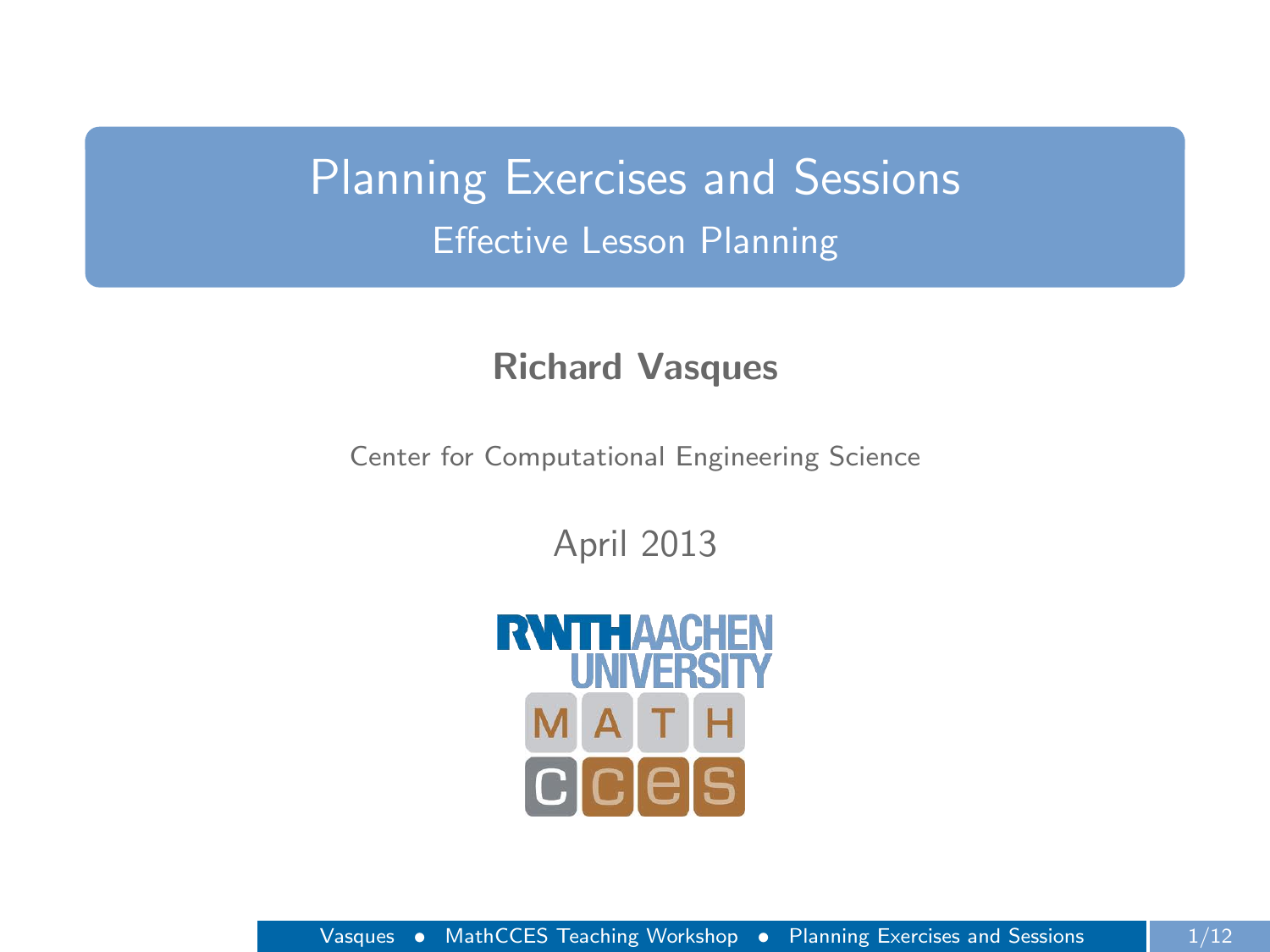### [The Road Map](#page-1-0)

#### **1** [The Road Map](#page-1-0)

- **2** [Step 1: Outlining Learning Objectives](#page-4-0)
- **3** [Step 2: Developing an Introduction](#page-7-0)
- **4 [Step 3: Planning Specific Activities](#page-9-0)**
- **6** [Step 4: Checking Understanding](#page-11-0)
- **6** [Step 5: Developing Conclusions and Previews](#page-13-0)
- <span id="page-1-0"></span>**•** [Step 6: Creating a Realistic Timeline](#page-15-0)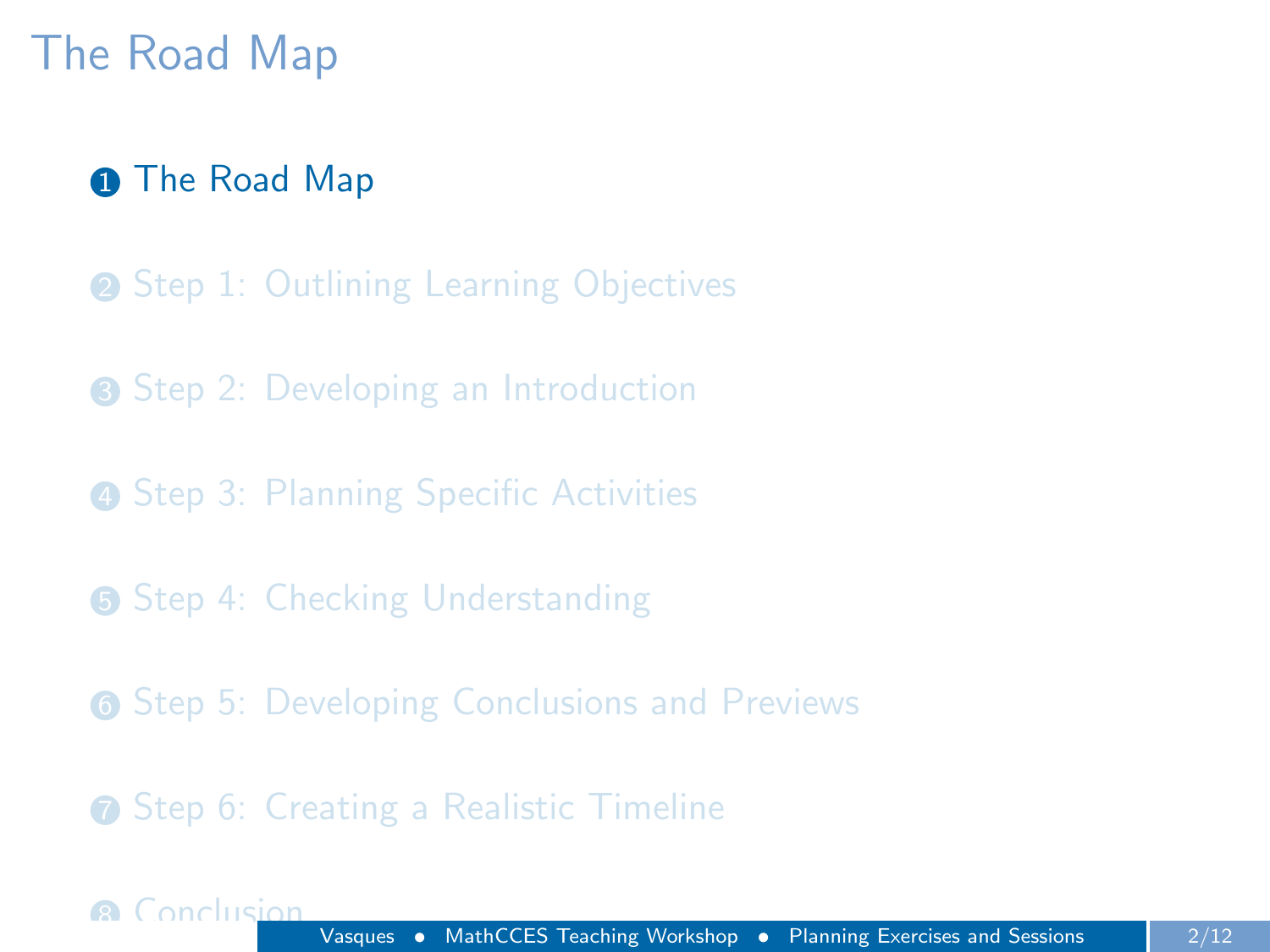# The ideal plan

A successful lesson plan addresses and integrates three key components

- Objectives for student learning
- Teaching/learning activities
- Strategies to check student understanding

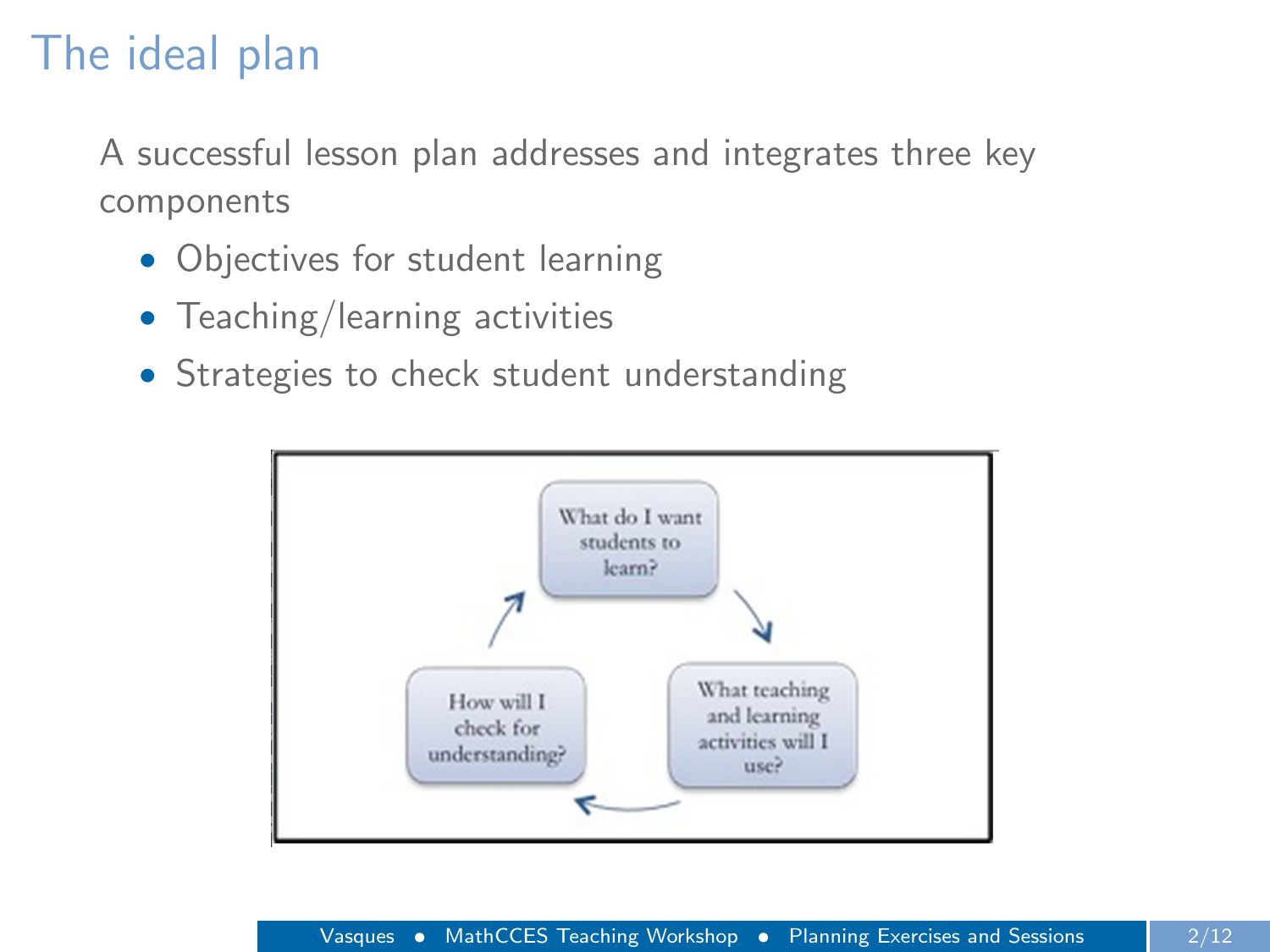# **MathCCES**

Here at MathCCES, you will most likely be responsible for designing exercises for homework and self-exercise, and for preparing and holding Exercise Sessions. This means your planning includes thinking about which exercises you will assign, and how many - so think ahead! Your choices will define your exercise sessions more than anything else.

Keep in mind that there are several resources available to you.

- Don't reinvent the wheel
- Reach out to colleagues who have taught before
- Make use of materials from previous semesters
- When in doubt, talk to the Professor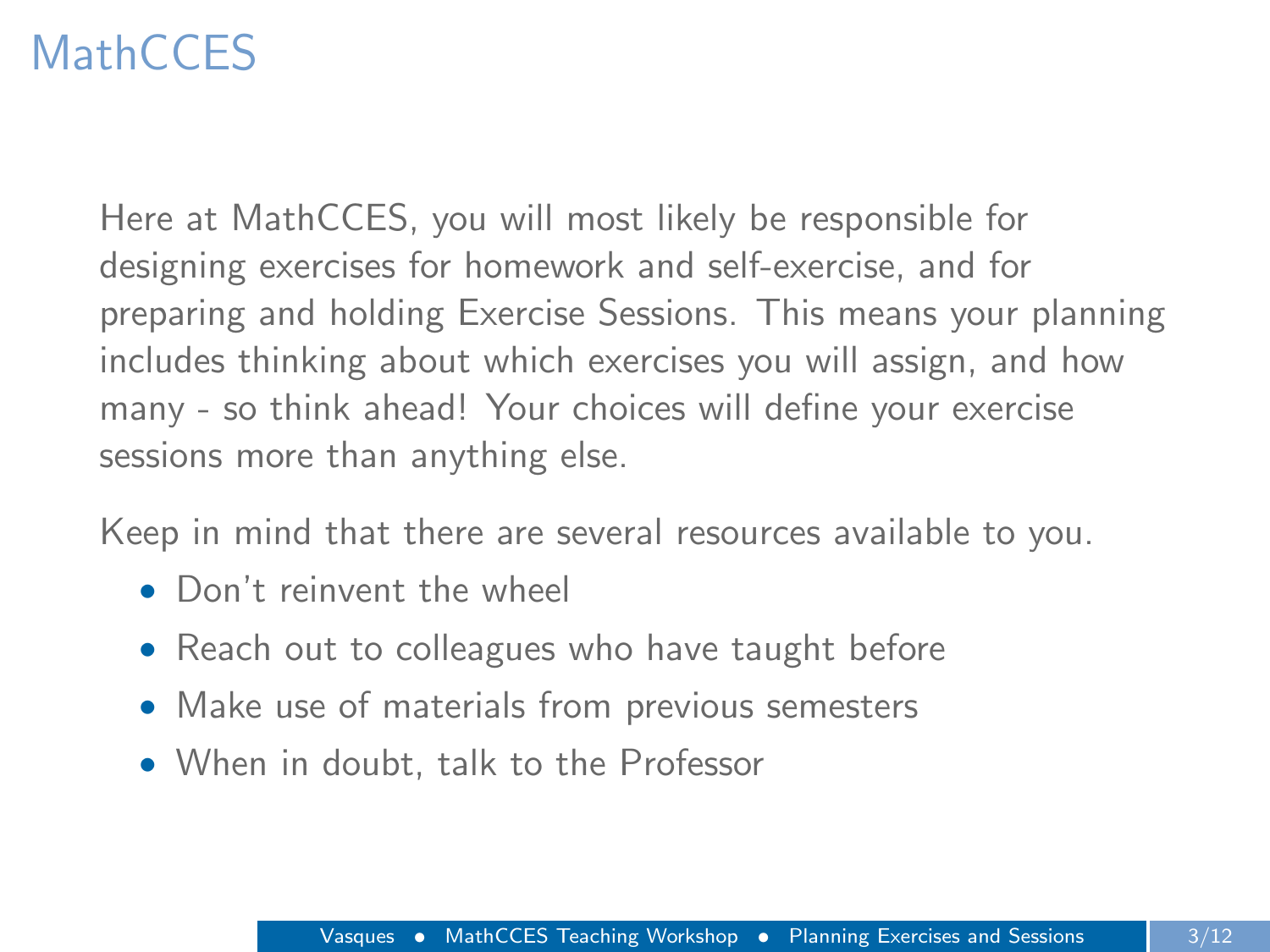[Step 1: Outlining Learning Objectives](#page-4-0)

#### **1** [The Road Map](#page-1-0)

#### **2** [Step 1: Outlining Learning Objectives](#page-4-0)

**3** [Step 2: Developing an Introduction](#page-7-0)

**4 [Step 3: Planning Specific Activities](#page-9-0)** 

**6** [Step 4: Checking Understanding](#page-11-0)

**6** [Step 5: Developing Conclusions and Previews](#page-13-0)

<span id="page-4-0"></span>**•** [Step 6: Creating a Realistic Timeline](#page-15-0)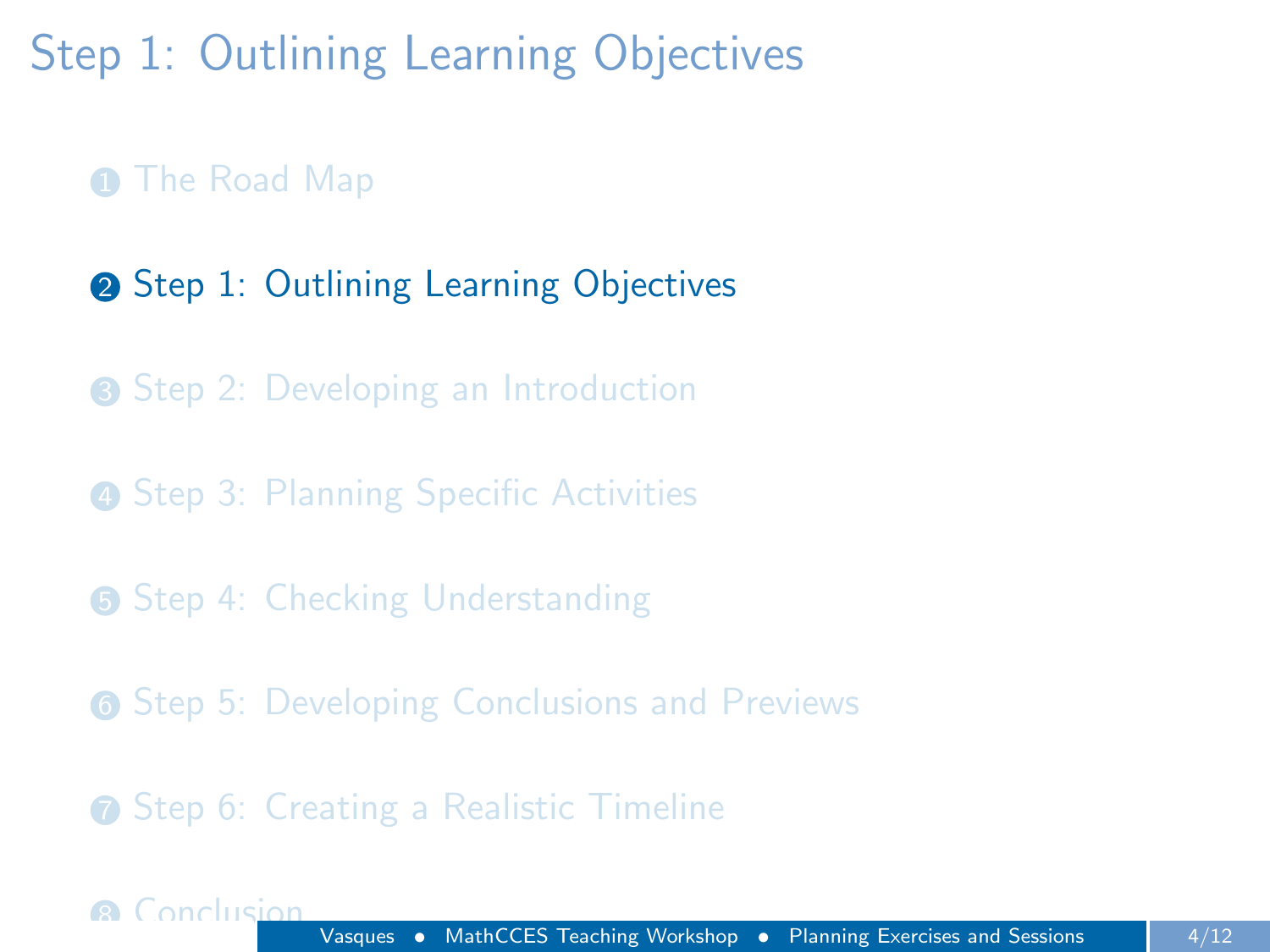## What do you want the students to learn?

Specify your goals by asking yourself the following:

- What are the main topics I want to address?
- What do I want students to learn?
- What do I want them to understand and be able to do once session is over?
- What do I want them to take away from this particular homework?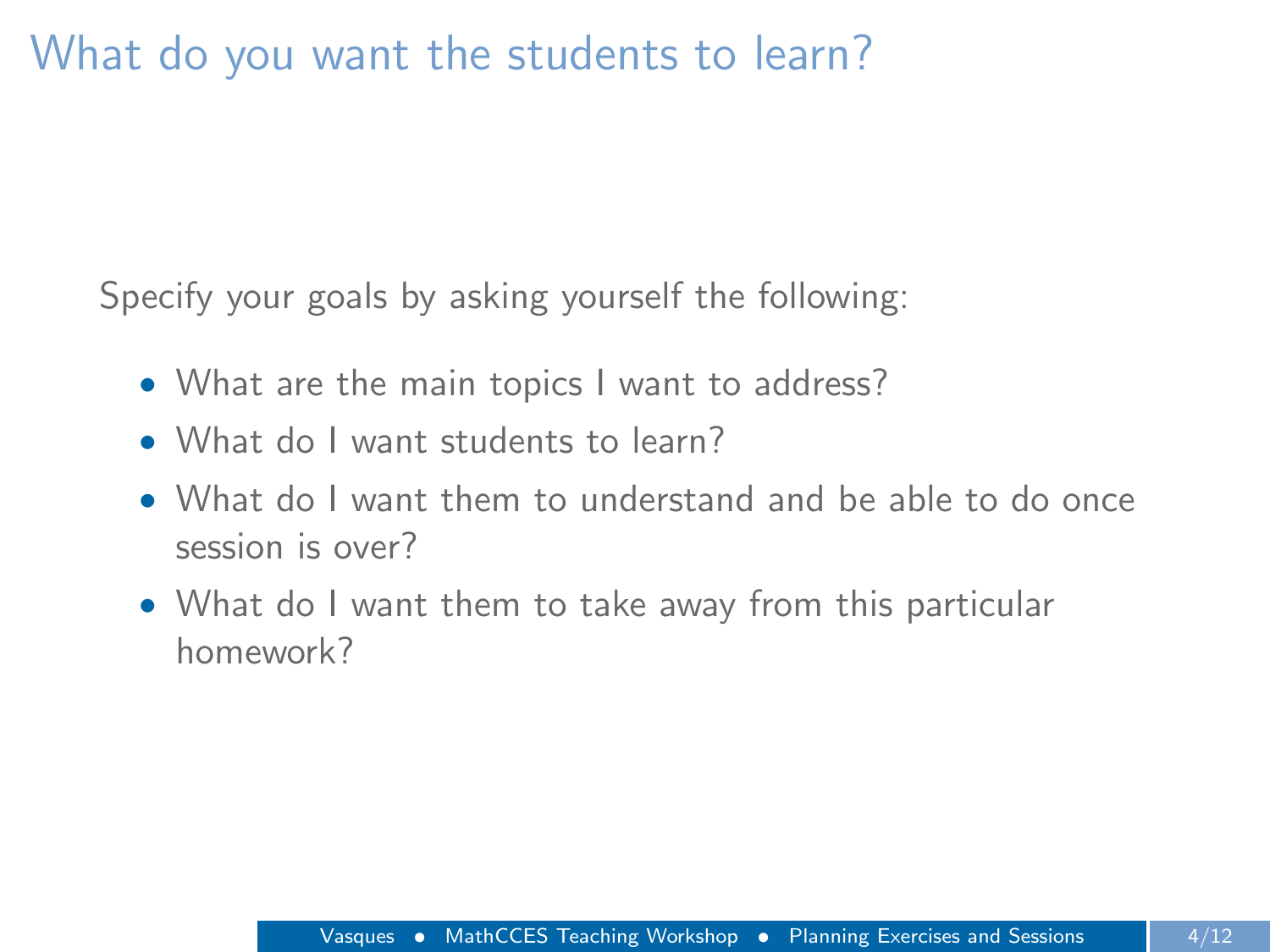# Rank your goals in terms of importance

Consider the following questions:

- What are the most important concepts, ideas, or skills I want students to be able to grasp and apply?
- Why are they important?
- If I run out of time during session, which exercises could not be omitted?
- And conversely, which ones could I skip if pressed for time?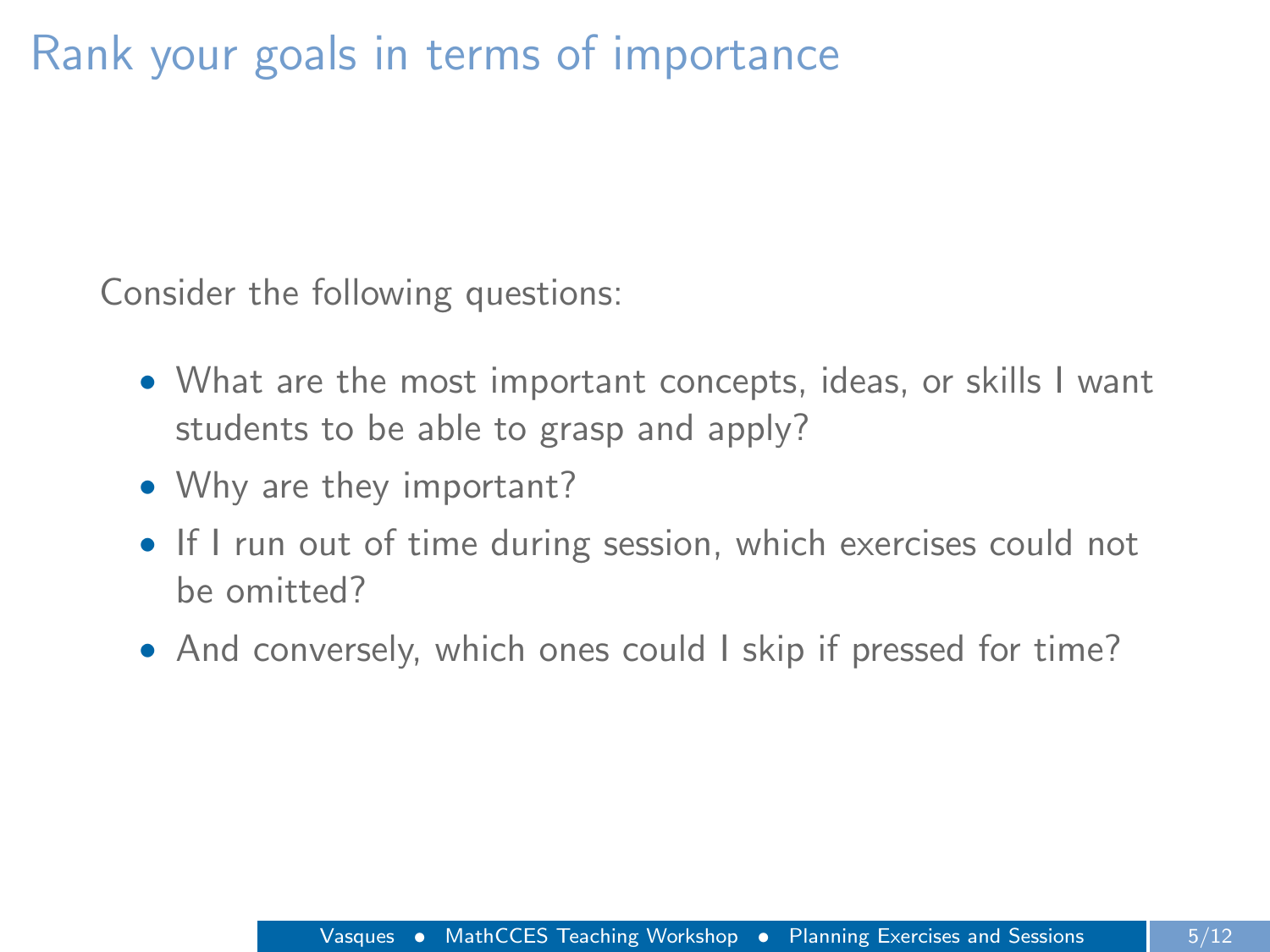[Step 2: Developing an Introduction](#page-7-0)

**1** [The Road Map](#page-1-0)

**2** [Step 1: Outlining Learning Objectives](#page-4-0)

**3** [Step 2: Developing an Introduction](#page-7-0)

**4 [Step 3: Planning Specific Activities](#page-9-0)** 

**6** [Step 4: Checking Understanding](#page-11-0)

**6** [Step 5: Developing Conclusions and Previews](#page-13-0)

<span id="page-7-0"></span>**•** [Step 6: Creating a Realistic Timeline](#page-15-0)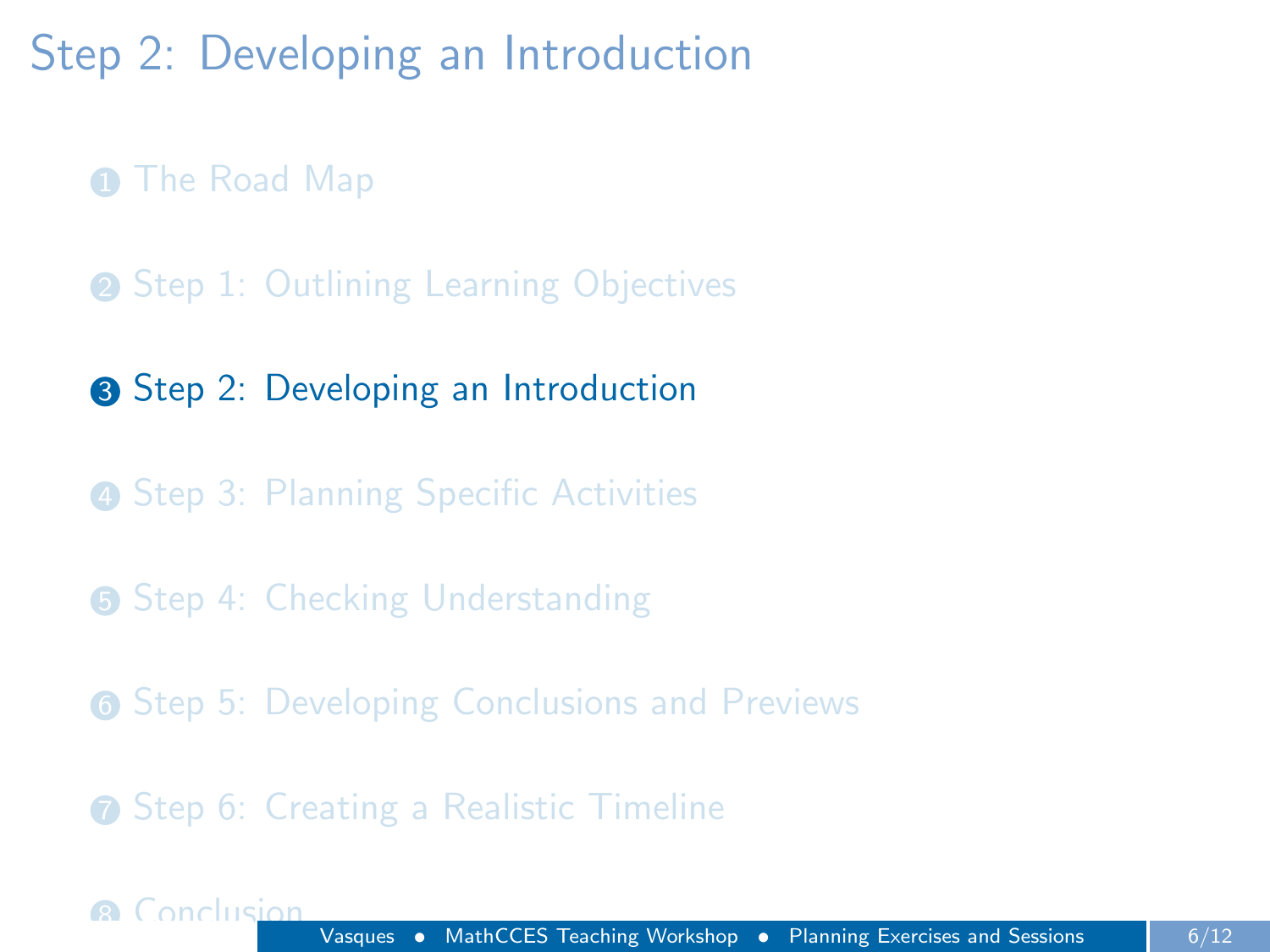### What was covered in lecture?

You might want to start your session by quickly refreshing the concepts covered by the homework. You will want to make sure students do not have big issues with specific theorems, formulas, and algorithms necessary for the exercises. When planning this intro, ask yourself:

- How will I check the students familiarity with necessary concepts?
- What are common pitfalls for students?
- How will I present the solutions?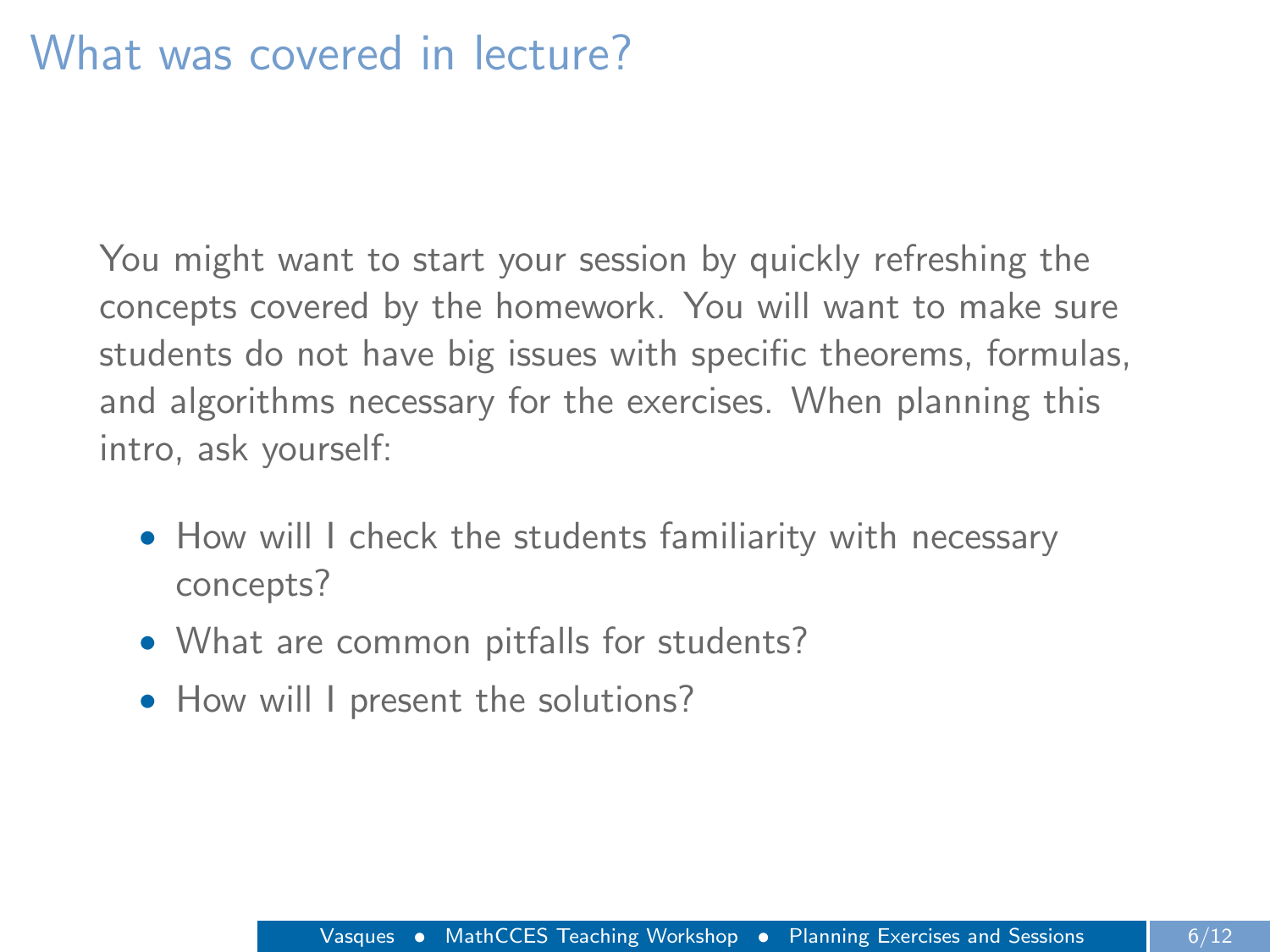[Step 3: Planning Specific Activities](#page-9-0)

**1** [The Road Map](#page-1-0)

**2** [Step 1: Outlining Learning Objectives](#page-4-0)

**3** [Step 2: Developing an Introduction](#page-7-0)

**4 [Step 3: Planning Specific Activities](#page-9-0)** 

**6** [Step 4: Checking Understanding](#page-11-0)

**6** [Step 5: Developing Conclusions and Previews](#page-13-0)

<span id="page-9-0"></span>**•** [Step 6: Creating a Realistic Timeline](#page-15-0)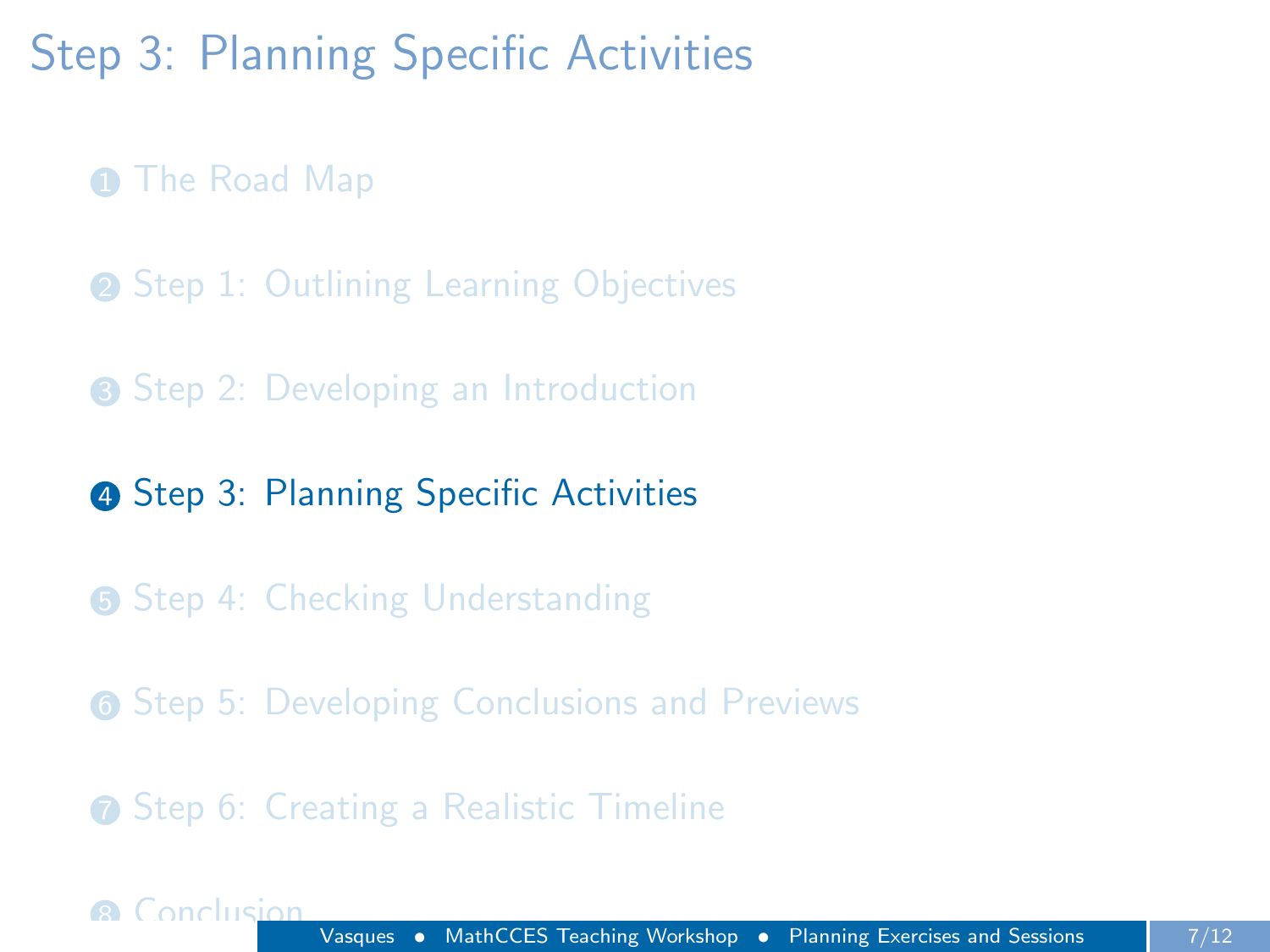### Getting the solutions

This is the step where all comes together. If you planned your exercises well, you can play your session in different ways. It is always nice to have more than one approach to non-trivial exercises, and to assess how the students get to the answer. Some questions that may help you design activities:

- What will I do to explain the exercise?
- What will I do to illustrate the solution in a different way?
- How can I engage students in the topic?
- What are some relevant applications that can help students understand the topic?
- What will students need to do to help them understand the solution better?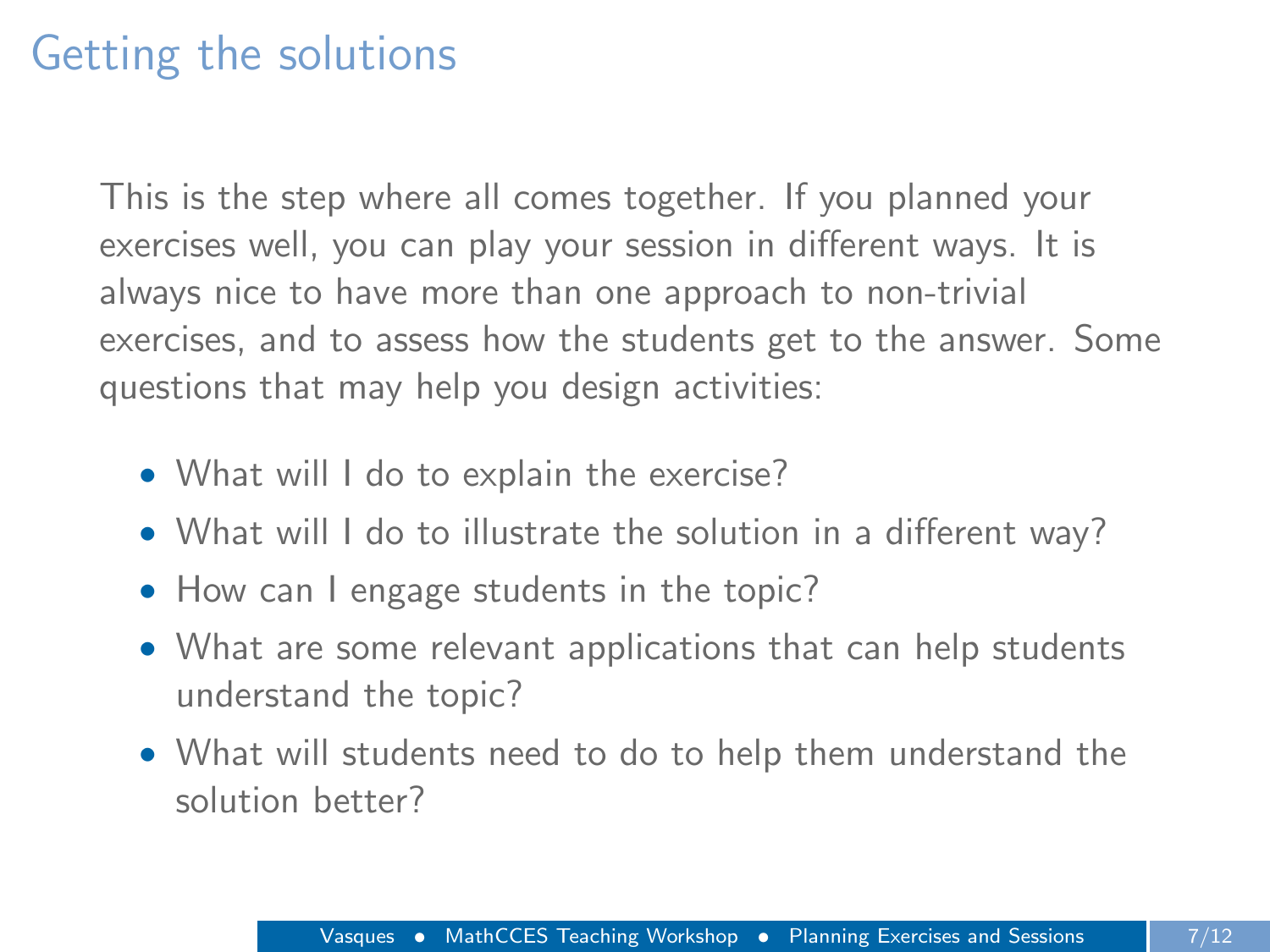# [Step 4: Checking Understanding](#page-11-0)

**1** [The Road Map](#page-1-0)

- **2** [Step 1: Outlining Learning Objectives](#page-4-0)
- **3** [Step 2: Developing an Introduction](#page-7-0)
- **4 [Step 3: Planning Specific Activities](#page-9-0)**
- **6** [Step 4: Checking Understanding](#page-11-0)
- **6** [Step 5: Developing Conclusions and Previews](#page-13-0)
- <span id="page-11-0"></span>**•** [Step 6: Creating a Realistic Timeline](#page-15-0)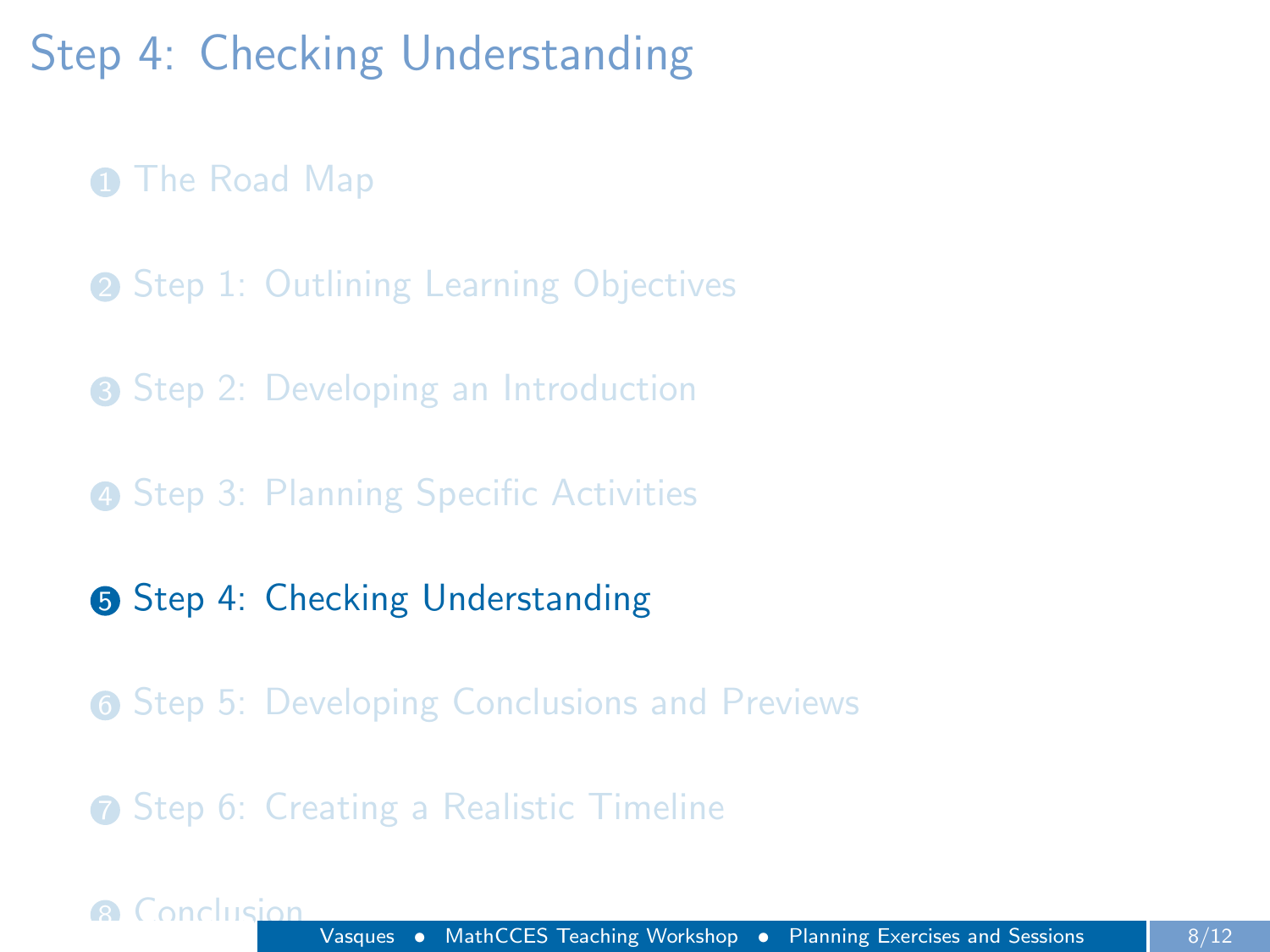# How to find out if they are learning?

Think about specific questions you can ask to check for understanding, and try to predict the answers your questions will generate. Moreover, try to anticipate questions beforehand: which will be productive and which might sidetrack the class? Aim for a balance between covering content and ensuring understanding. Plan on the following:

- What questions will I ask students to check for understanding?
- What will I have students do to demonstrate that they are following?
- Going back to my list of learning objectives, how can I check whether each of those has been accomplished?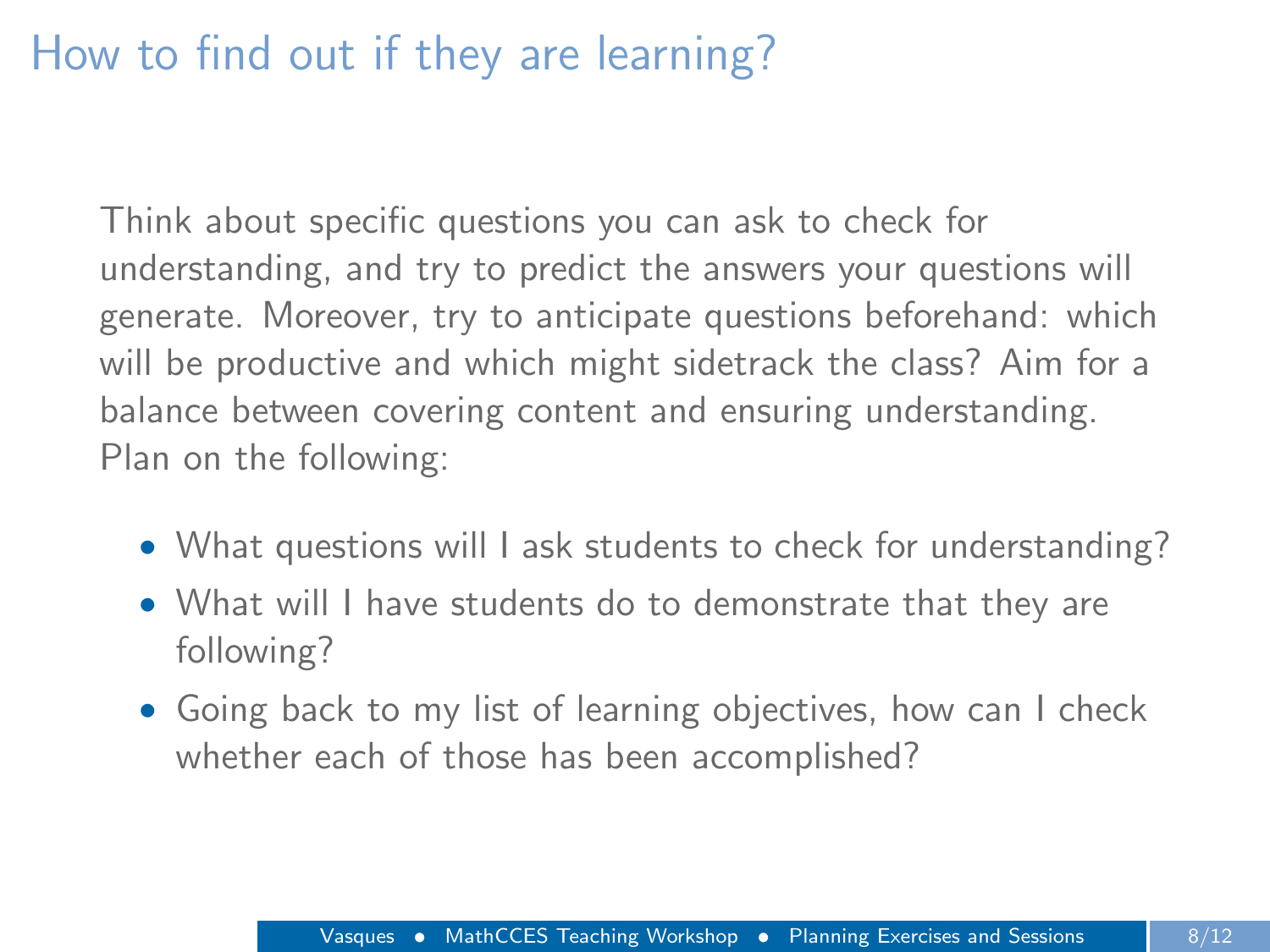[Step 5: Developing Conclusions and Previews](#page-13-0)

**1** [The Road Map](#page-1-0)

**2** [Step 1: Outlining Learning Objectives](#page-4-0)

**3** [Step 2: Developing an Introduction](#page-7-0)

**4 [Step 3: Planning Specific Activities](#page-9-0)** 

**6** [Step 4: Checking Understanding](#page-11-0)

**6** [Step 5: Developing Conclusions and Previews](#page-13-0)

<span id="page-13-0"></span>**•** [Step 6: Creating a Realistic Timeline](#page-15-0)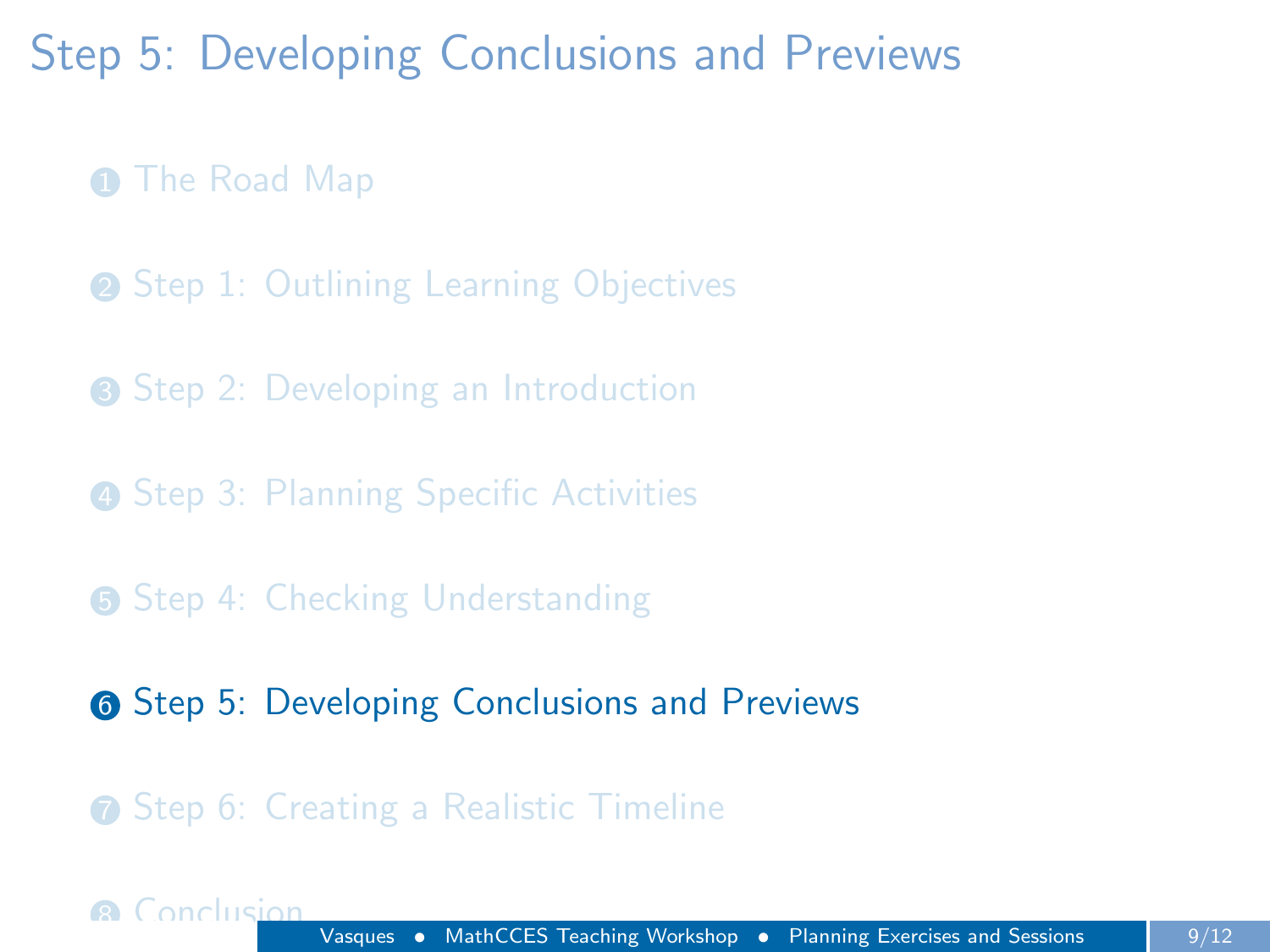### At the end of the session

It is always good to summarize the main points of the homework:

- You can state the main points yourself
- You can ask a student to help you summarize them
- You can ask them to write down on a piece of paper what they think were the main points of the lesson

The last option allows you to gauge their understanding of the topic and then explain anything unclear the following class.

It is also nice to preview the next homework. What are the coming topics? This helps students to connect the different ideas within a larger context.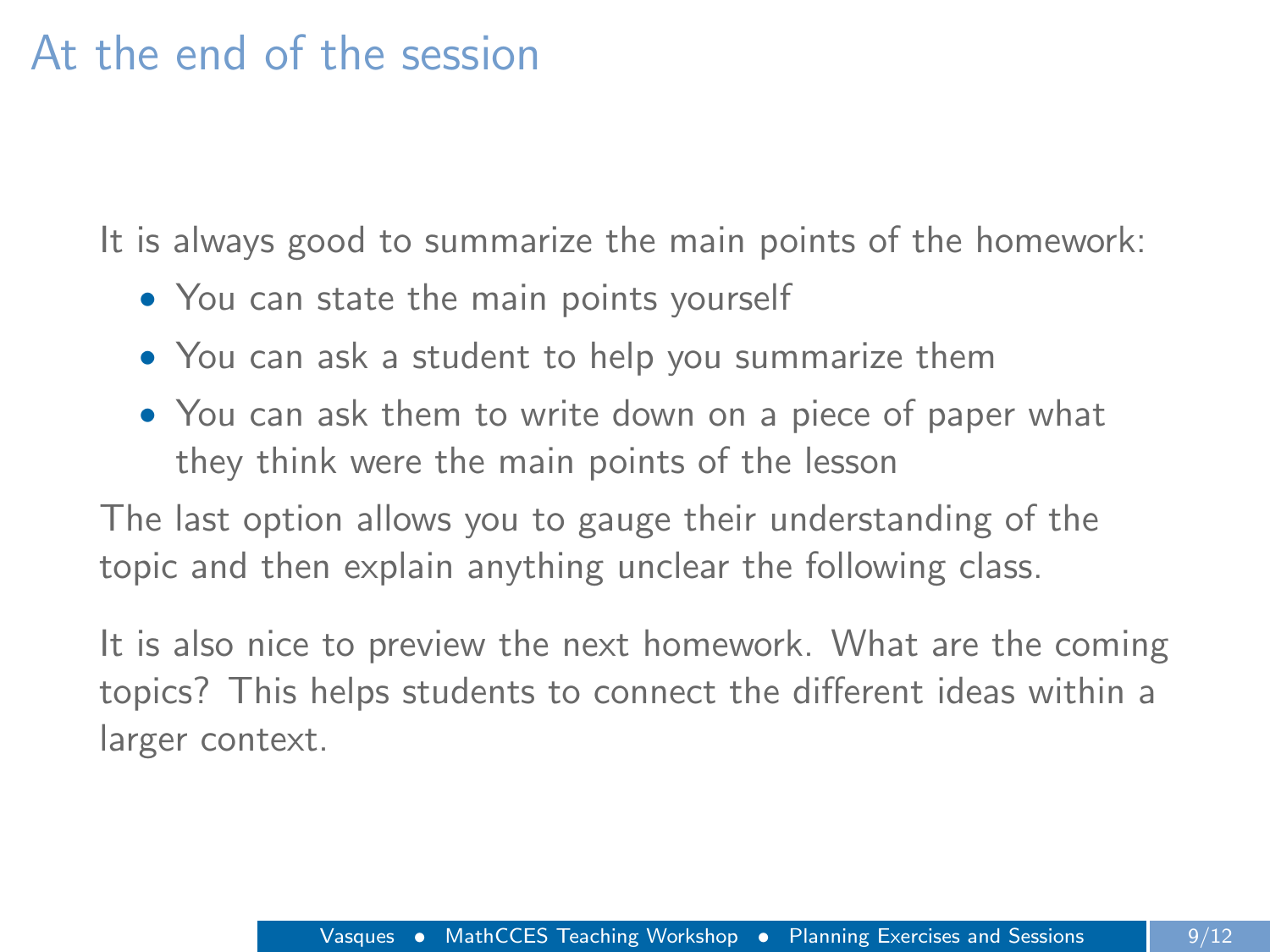# [Step 6: Creating a Realistic Timeline](#page-15-0)

**1** [The Road Map](#page-1-0)

- **2** [Step 1: Outlining Learning Objectives](#page-4-0)
- **3** [Step 2: Developing an Introduction](#page-7-0)
- **4 [Step 3: Planning Specific Activities](#page-9-0)**
- **6** [Step 4: Checking Understanding](#page-11-0)
- **6** [Step 5: Developing Conclusions and Previews](#page-13-0)

#### <span id="page-15-0"></span>**2** [Step 6: Creating a Realistic Timeline](#page-15-0)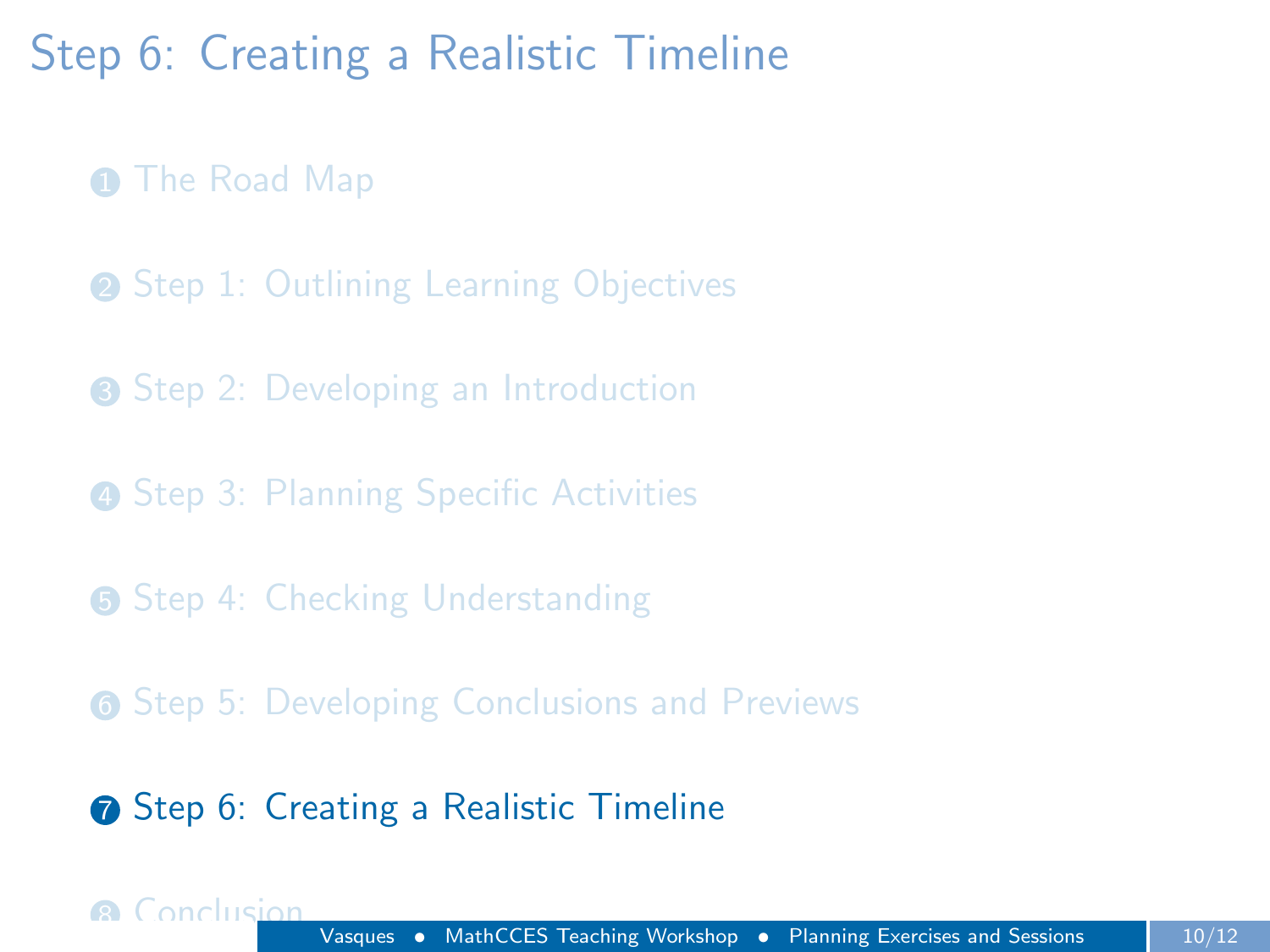# Be prepared to adjust your plan as needed

A realistic timeline will reflect your flexibility and readiness to adapt to the specific classroom session. Some exercises can have their solutions sketched; other will need careful exposition. Here are some strategies for creating a realistic timeline:

- Estimate how much time each of the exercises will take, then plan some extra time for each
- When you prepare the homework, indicate how much time you expect to spend on each exercise during session
- Plan a few minutes at the end to answer any remaining questions and to sum up key points
- Plan an extra example or discussion question in case you have time left
- Be flexible! Adjust your lesson plan to students' needs
- Focus on what seems to be more productive rather than sticking to your original plan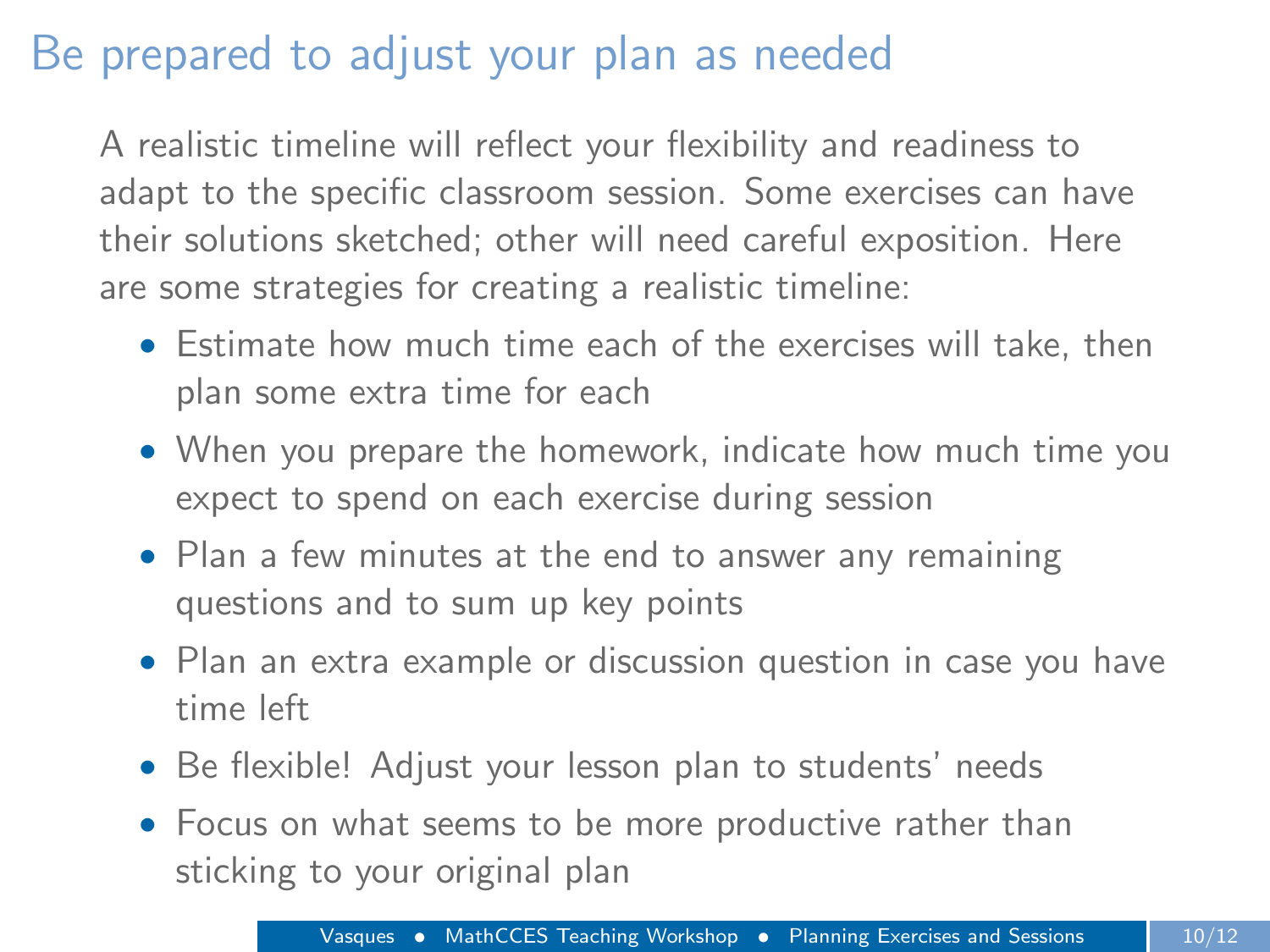### [Conclusion](#page-17-0)

- **1** [The Road Map](#page-1-0)
- **2** [Step 1: Outlining Learning Objectives](#page-4-0)
- **3** [Step 2: Developing an Introduction](#page-7-0)
- **4 [Step 3: Planning Specific Activities](#page-9-0)**
- **6** [Step 4: Checking Understanding](#page-11-0)
- **6** [Step 5: Developing Conclusions and Previews](#page-13-0)
- <span id="page-17-0"></span>**•** [Step 6: Creating a Realistic Timeline](#page-15-0)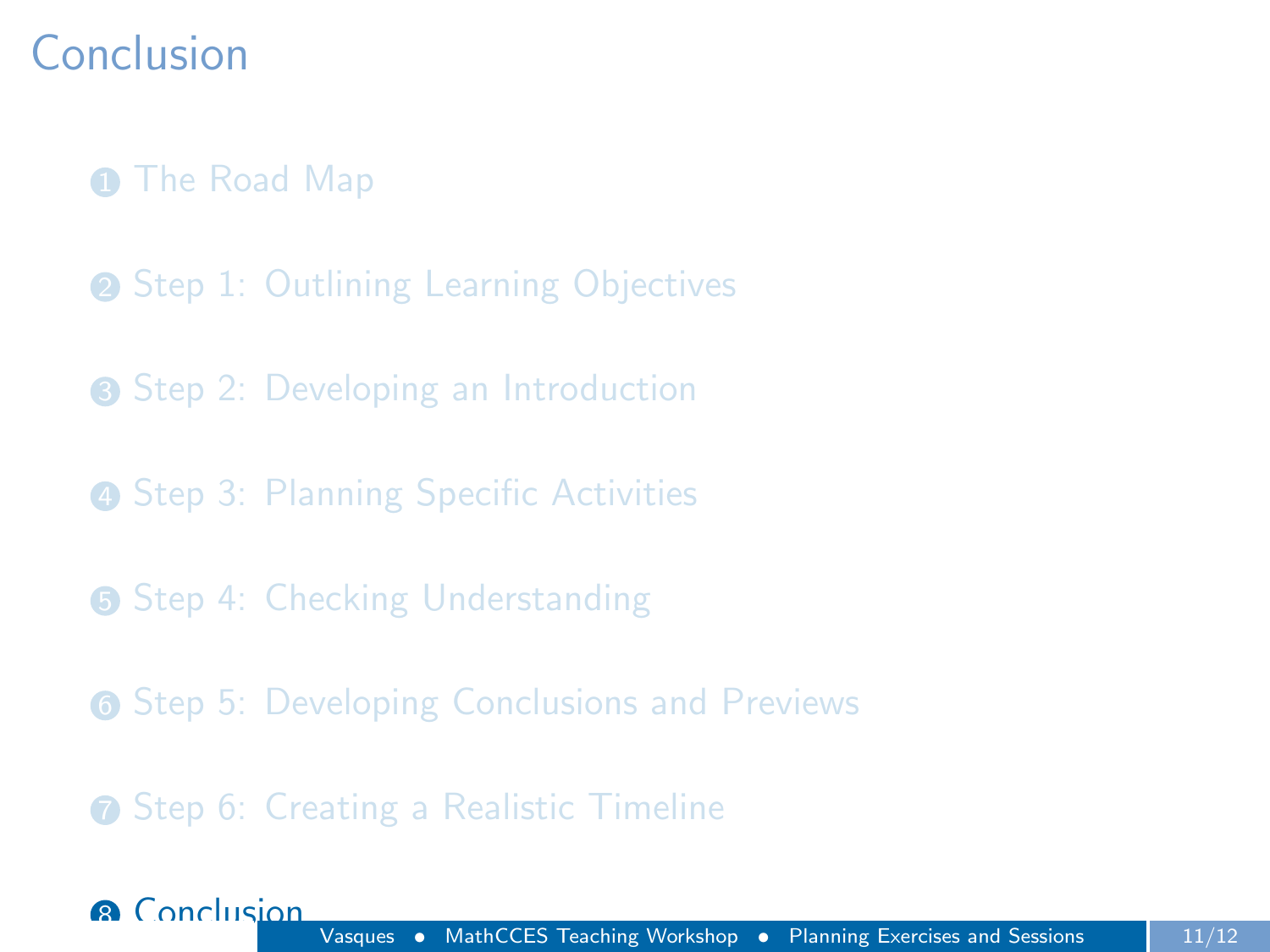# Presenting your plan

In a regular lecture, letting your students know what they will be learning and doing in class will help keep them more engaged and on track.

- You can write a brief agenda on the board
- You can tell students explicitly what they will be learning and doing in class
- You can outline on a handout the learning objectives for the class

Providing an overview of class time can help students remember better and follow the rationale behind your plan. Having a clearly visible agenda will also help you to avoid repeating the "We will get there" statement.